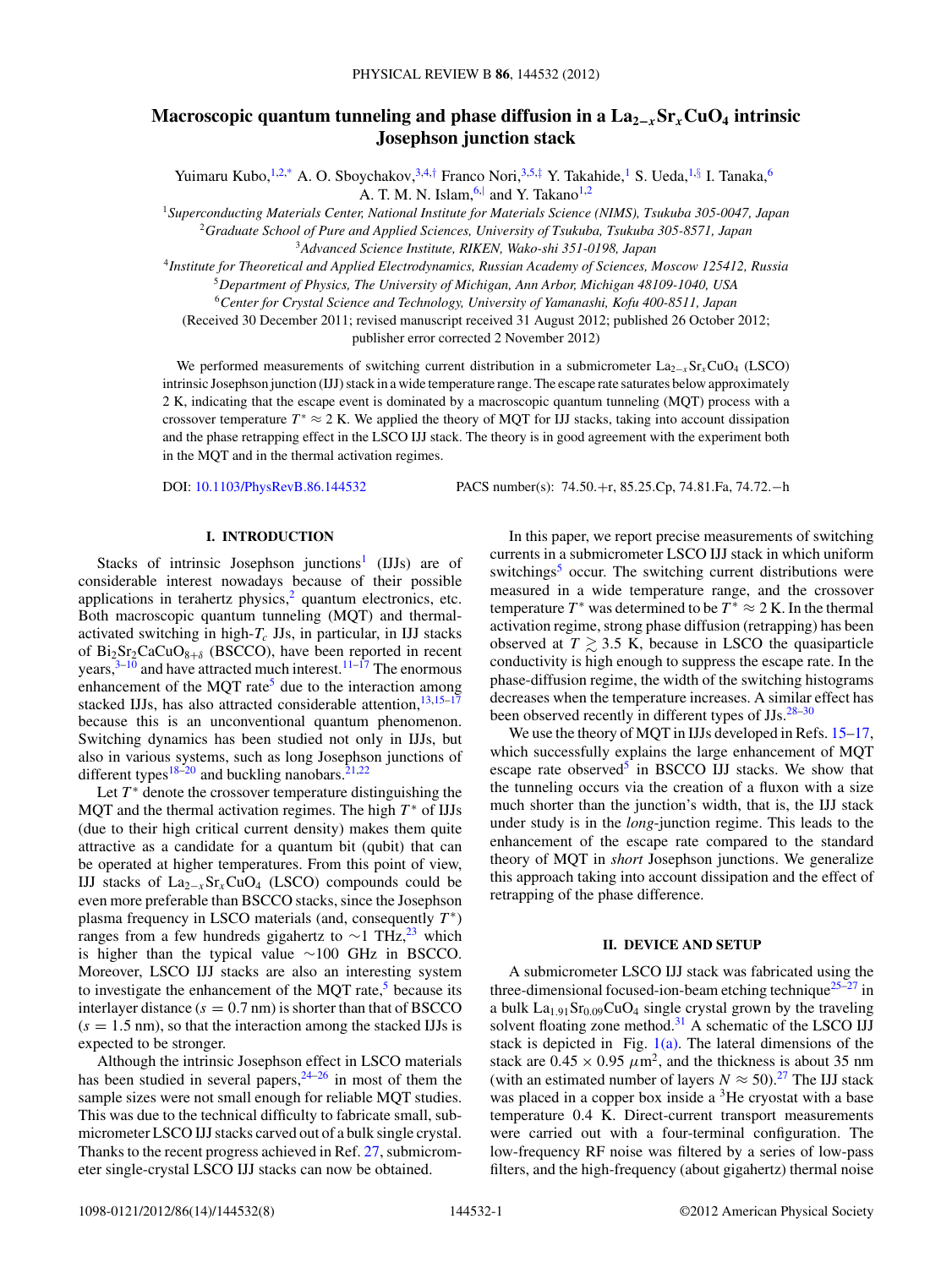<span id="page-1-0"></span>was attenuated by a lossy coaxial cable placed between the 1 K pot and the sample box.

Switching currents of the LSCO IJJ stack were measured using a high-resolution ramp-time-based setup, which is described in detail elsewhere.<sup>[7,10,32](#page-7-0)</sup> The bias current was linearly ramped up at a constant rate 9*.*17 mA*/*s, with a repetition rate 21 Hz. In our setup, similar to Refs. [10](#page-7-0) and [32,](#page-7-0) the ramped bias current is turned off immediately after detecting a voltage signal above 20  $\mu$ V from the IJJ stack, in order to minimize self-heating of the junctions. Switching current distributions *P*(*I* ) have been constructed from 10 000 switching events at each temperature ranging between 0*.*4 and 10 K.

Here we note that the *P*(*I* ) of a *single* BSCCO IJJ having a critical current two orders of magnitude smaller (about microamper) than that of the LSCO IJJ stack (∼100 *μ*A) was also measured using the same setup, and the results (not shown here) were in excellent agreement with the thermal activation theory for conventional single Josephson junctions. From this measurement, the noise level of our measurement setup turned out to be much less than ∼10 nA. In addition, we confirmed that the self-heating is negligible at 21 Hz, the repetition rate used in this measurement, by comparing *P*(*I* )'s taken at different repetition rates. We also verified that the *P*(*I* ) of another sample of LSCO IJJ stack decreases under magnetic fields, as expected (see Appendix [B\)](#page-6-0). These results imply that any external factor does not saturate the switchings [in either  $P(I)$  or  $\sigma(T)$ ], and therefore that a reliable set of data can be obtained in our measurement setup.

# **III. SWITCHING DYNAMICS OF LSCO IJJ STACK**

A current-voltage  $(I-V)$  characteristic of the LSCO IJJ stack is shown in Fig. 1(b). Unlike typical *I*–*V* curves of BSCCO,[1,3,5,](#page-6-0)[7,8,10](#page-7-0) no clear multibranches appear, but all the



FIG. 1. (Color online) (a) Schematic of the geometry of the sample (left) and an array of LSCO IJJs (right). (b) A current-voltage (*I*–*V* ) characteristic of the IJJ stack measured at 4*.*2 K. All junctions simultaneously switch to the voltage state (arrows) without showing multibranches, because of the homogeneity of the stacked IJJs and the coupling among IJJs.



FIG. 2. (Color online) (a) Switching current distributions *P*(*I* ) at different temperatures. Here, the bin width is 200 nA. (b) The width (standard deviation  $\sigma$ ) of  $P(I)$  as a function of temperature *T*. The vertical dashed lines qualitatively separate the different temperature regimes: (I) MQT, (II) crossover, and (III) thermal activation with phase retrapping (phase diffusion). (c) Mean switching current  $\langle I_{sw} \rangle$ versus *T* . The dots are experimental data and the dashed curve is a calculation of the Ambegaokar-Baratoff theory<sup>38</sup> with assuming that the superconducting gap is of BCS type.

junctions simultaneously switch to their voltage states. This simultaneous switching event is due to the fact that all the stacked LSCO IJJs are homogeneous, and due to the strong coupling $33$  among the IJJs. The results of the switching measurement are shown in Fig.  $2(a)$ . The distribution  $P(I)$ becomes wider when increasing the position of the peak, as the temperature decreases from 10 K down to ∼3*.*5 K. To see this behavior of  $P(I)$  more clearly, the width (standard deviation)  $\sigma$  of  $P(I)$  is plotted as a function of temperature *T* in Fig. 2(b). As shown in the regime (III),  $\sigma$  increases with decreasing temperature: from ∼10 K down to ∼3*.*5 K. Here, we note that the mean switching current  $\langle I_{sw} \rangle$  of the LSCO IJJ stack obeys the Ambegarkar-Baratoff formula as shown in Fig. 2(c), indicating that our LSCO IJJ stack consists of an array of tunnel junctions.

From 3.5 K down to 2 K, the width  $\sigma$  of  $P(I)$  shrinks very slightly, as seen in the temperature regime  $(II)$  in Fig.  $2(b)$ . Finally,  $P(I)$  does not change below  $\sim$ 2 K, and therefore  $\sigma$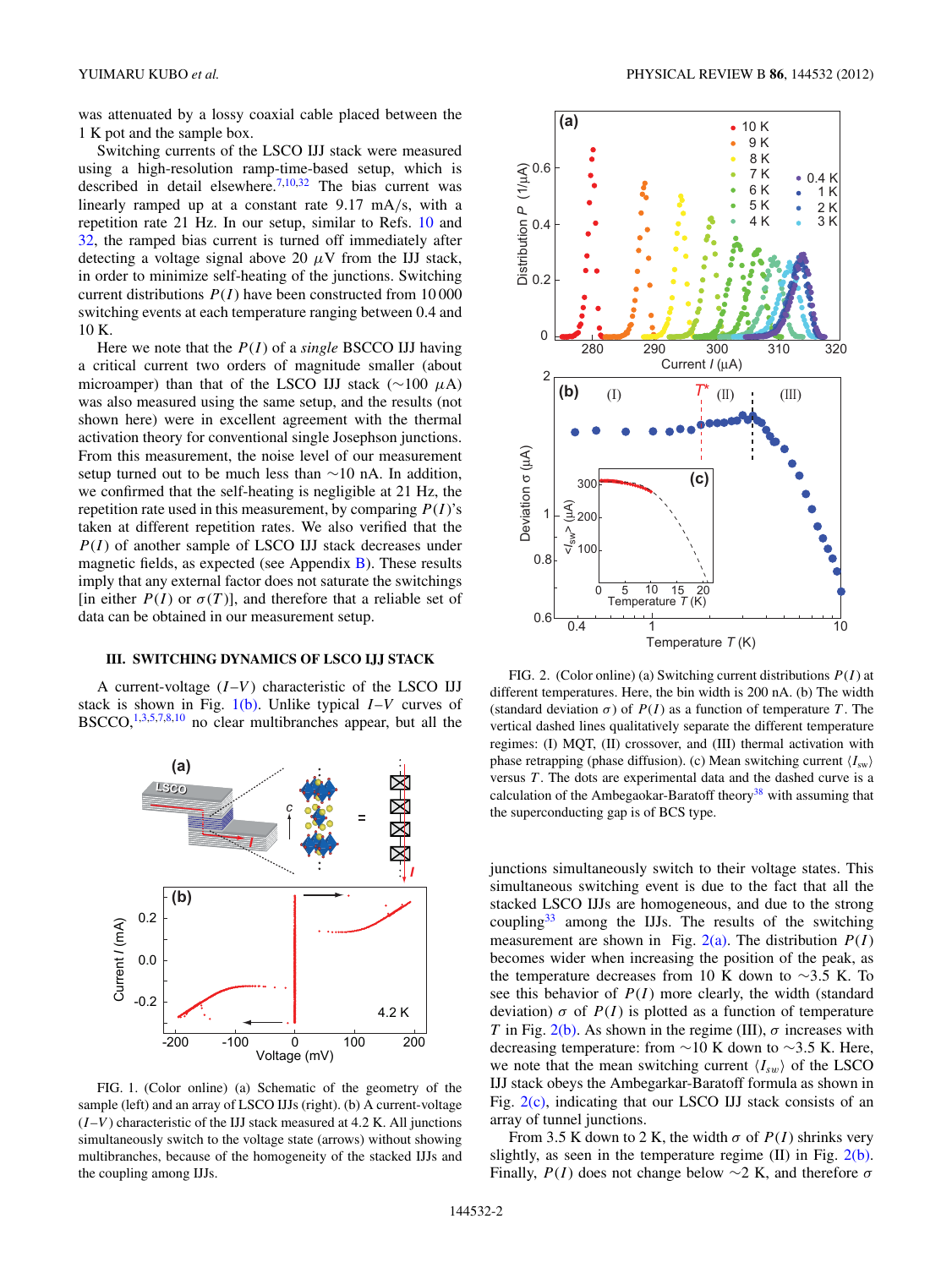<span id="page-2-0"></span>saturates, as seen in (I) in Fig.  $2(b)$ . The saturation of  $\sigma$  in the lower-temperature regime (I) qualitatively suggests that MQT occurs in these temperatures. The temperature dependence of  $\sigma$  in the regime (III), however, does not correspond to the power law  $\sigma \propto T^{2/3}$ , which is expected in the thermal activation theory of conventional single junctions. $32$  Thus the switching dynamics of the LSCO IJJ stack cannot be understood only by the conventional MQT and thermal activation theories for single junctions. In the following sections, we quantitatively discuss those switchings' dynamics, which are in good agreement with the MQT theory for stacked  $\text{IJJs}^{15-17}$ and thermal activation theory in the presence of moderate damping.

# **IV. THEORETICAL MODEL AND ANALYSIS**

Since the position of the peaks in the current distribution  $P(I)$  does not change at low temperatures [see Fig. [2\(a\)\]](#page-1-0), we assume that the switching events are dominated by MQT. The crossover temperature  $T^*$  between MQT and thermalactivated regimes is approximately 2 K. For temperatures larger than approximately 3.5 K,  $\sigma$  starts to decrease when the temperature increases. Let us first focus in the lowtemperature regime  $T < T^*$ . Afterwards, we will discuss the thermal-activated regime, especially, the unusual behavior of *σ* with temperature, by taking into account the phase retrapping (phase diffusion) effect due to dissipation.

#### **A. Regime of macroscopic quantum tunneling**

In the MQT regime, it is more convenient to consider the escape rate  $\Gamma(I)$  instead of the switching probability  $P(I)$ . The escape rate  $\Gamma(I)$  can be calculated from  $P(I)$  by means of the formula

$$
\Gamma(I) = \frac{(dI/dt) P(I)}{1 - \int_0^I dI' P(I')},
$$
\n(1)

where  $dI/dt$  (= 9.17 mA/s) is the rate of current ramp in the switching measurements. The standard theory of MQT in Josephson junctions gives the following formula for the escape rate:<sup>[35](#page-7-0)</sup>

$$
\Gamma_{\text{MQT}} = \frac{\omega_p}{2\pi} a \sqrt{120\pi B} [1 - (I/I_c)^2]^{1/4} \exp(-B), \quad (2)
$$

where *I* is a bias current,  $I_c$  is the critical current of the junction,  $\omega_p$  is the plasma frequency at zero bias current, and the prefactor  $a$  is of the order of unity (for more details about *a*, see, e.g., the review in Ref. [37\)](#page-7-0). Also  $B = S/\hbar$ , where *S* is the action of the system calculated for an imaginary-time trajectory of the phase difference  $\varphi(\tau)$  (bounce solution). For a single short Josephson junction, and for a current *I* close to a critical current *Ic*, the result for the tunneling exponent in the absence of dissipation is  $35$ 

$$
B = \frac{12I_c}{5e\omega_p} \frac{[1 - (I/I_c)^2]^{5/4}}{(I/I_c)^2} \,. \tag{3}
$$

For the LSCO IJJ stack under study:  $I_c = 344 \mu A$  and  $f_p = \omega_p/2\pi = 440$  GHz (see Appendix [A\)](#page-6-0). Substituting these values into Eqs. (2) and (3), we obtain the result for  $\Gamma(I)$ , which is many orders of magnitude smaller than the experimental



FIG. 3. (Color online) Schematic diagram of the sample considered in the theoretical model. The phase difference  $\psi(x, y, \tau)$  is assumed to be *y* independent in some region in the middle of the stack, and exponentially decreases outside it. The phase difference  $\psi_0(x, \tau)$  is inhomogeneous in the *x* direction, giving the characteristic size  $x_0$  of the tunneling fluxon.

value for all currents measured. As we will show below, this is related to the fact that the junction under study is long, and the phase difference turns out to be spatially inhomogeneous. The tunneling occurs by creating a fluxon at the junction's edge with a characteristic size (in the in-plane direction) of about  $\gamma s \ll D$ , where  $\gamma$  is the anisotropy parameter and *s* is the distance between  $CuO<sub>2</sub>$  superconducting layers. In addition, the phase difference is inhomogeneous in the out-of-plane direction.

We start from the model of coupled intrinsic Josephson junctions formed by CuO<sub>2</sub> superconducting layers,<sup>2</sup> with  $\varphi_n$ being the phase difference between the *n*th and  $(n + 1)$ th layers in the stack. The number of stacked IJJs was estimated to be  $N \approx 50$  by measuring the thickness of the IJJ stack and the voltage gap in an *I*–*V* curve. The schematic diagram of the sample is shown in Fig. 3. Two superconducting bars (with the thickness about 3  $\mu$ m) overlap a length *D* in the *x* direction. A dc-bias current flows along the *y* direction (perpendicular to the  $CuO<sub>2</sub>$  planes) inside the IJJ stack, whereas it flows along the *x* direction in all other places (see the arrows in Fig. 3). The *y* axis is perpendicular to the area of the IJJ stack. The phase differences  $\varphi_n$  are assumed to be spatially inhomogeneous in the *x*-direction.

We represent  $\varphi_n$  in the form  $\varphi_n = \varphi_0 + \psi_n(x,t)$ , where  $\varphi_0 =$  $arcsin(I/I_c)$  corresponds to the equilibrium value of the phase difference. The  $\psi_n$  satisfy the equation of motion:<sup>[2](#page-6-0)[,36](#page-7-0)</sup>

$$
\left(1 - \frac{\lambda_{ab}^2}{s^2} \partial_n^2\right) \left[\frac{\partial^2 \psi_n}{\partial t^2} + \alpha \frac{\partial \psi_n}{\partial t} + j(\cos \psi_n - 1) + \sqrt{1 - j^2} \sin \psi_n\right] - \frac{\partial^2 \psi_n}{\partial x^2} = 0,
$$
\n(4)

where  $j = I/I_c$  is a normalized current, *s* is the interlayer distance,  $\lambda_{ab}$  is the in-plane penetration depth,  $\alpha = 4\pi \sigma_{\perp}/(\varepsilon \omega_p)$ is the dissipation parameter, where  $\varepsilon$  is the dielectric constant of the insulating layer, and  $\sigma_{\perp}$  is the quasiparticle conductivity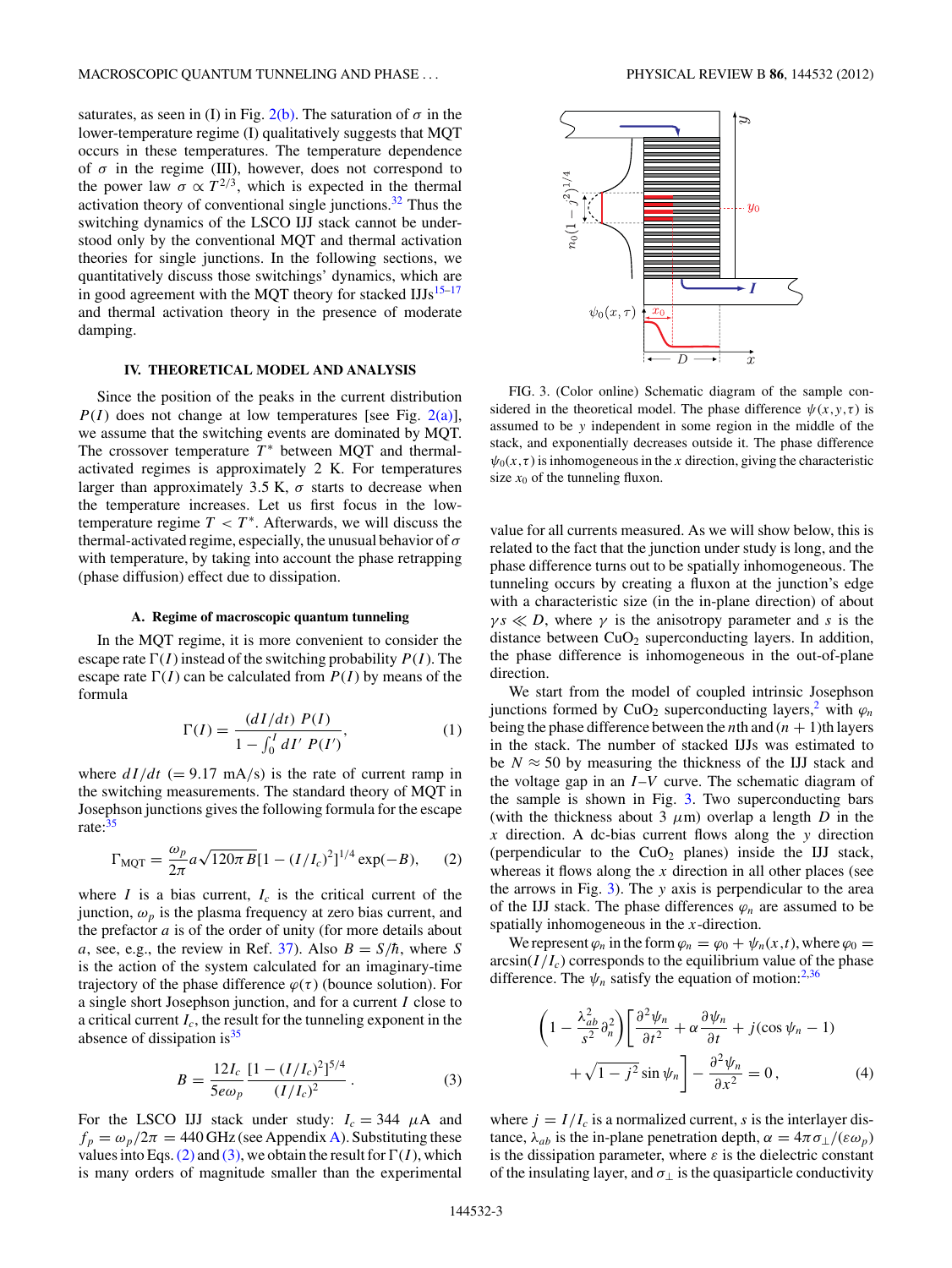<span id="page-3-0"></span>across the layers. In Eq. [\(4\),](#page-2-0) the time *t* is normalized by  $1/\omega_p$ , the *x* coordinate is normalized by the out-of-plane penetration depth  $\lambda_c$ , and the action of the  $\partial_n^2$  operator is  $\partial_n^2 f_n = f_{n+1}$  $2f_n + f_{n-1}$ . We will use below the continuum limit, replacing  $\psi_n(x,t)$  by the continuum function  $\psi(x,y,t)$ , where the *y* coordinate (perpendicular to the layers) is normalized by  $\lambda_{ab}$ . In this case, we can replace  $(\lambda_{ab}^2/s^2)\partial_n^2 \to \partial^2/\partial y^2$ . Note that the inhomogeneity of the  $\psi(x, y, t)$  in the *y* direction makes the characteristic scale of the problem in the *x* direction equal to *γs* ( $\ll D$ ), instead of  $\lambda_c \gg D$ ) when all  $\psi_n$  are equal to each other.<sup>36</sup>

To estimate the dissipation parameter  $\alpha = 4\pi \sigma_{\perp}/(\varepsilon \omega_p)$ , we use the Ambegaokar-Baratoff formula for the critical current<sup>[38](#page-7-0)</sup> (which works well for LSCO<sup>39</sup>), given by  $I_c s/(\sigma_\perp A)$  =  $\pi \Delta_0/(2e)$ , where *A* is the junction's area and  $\Delta_0$  is the superconducting gap at zero temperature. Using the BCS relation  $\Delta_0 = 1.76 k_B T_c$ , where  $k_B$  is the Boltzmann constant and *Tc* is the superconducting transition temperature, and taking the value of the dielectric constant<sup>[23](#page-7-0)</sup>  $\varepsilon = 25$ , we obtain the estimation  $\alpha \sim 0.2$  corresponding to moderate damping (cf.  $\alpha \ll 1$  for BSCCO).

To find the escape rate  $\Gamma$ , one should find a periodic solution to the equation of motion for  $\psi(x, y, \tau)$  in imaginary time  $t = i\tau$ , with period  $\hbar / k_B T$ , and calculate the action *S* of the system corresponding to this equation (which is actually nonlocal in both the *y* coordinate and the imaginary time  $\tau$ ). This is a hard numerical task. Here, we use an approximate variational approach similar to that developed in Refs. [15–17.](#page-7-0) There, it is assumed that the tunneling occurs mainly in one junction in the stack, say at point  $y_0$ , creating exponentially decaying tails of the phase difference outside it, that is  $\psi(x, y, \tau) \propto \exp(-\kappa |y - y_0|)$  (see Fig. [3\)](#page-2-0). The analysis of the linearized Eq. [\(4\)](#page-2-0) shows that  $\kappa \approx \pi \lambda_c/[D(1 - j^2)^{1/4}],$ where *D* is the junction width in the *x* direction. For the BSCCO samples considered in Ref. [17,](#page-7-0)  $\kappa s / \lambda_{ab} > 1$ . This means that the phase difference indeed decreases fast with increasing *y*, and one can consider the tunneling through one junction. By contrast, we have  $\kappa s / \lambda_{ab} \lesssim 1$  for the LSCO IJJ stack under study. So, we should take into account a wider distribution of the phase difference  $\psi(x, y, \tau)$  in the *y* direction. It actually reflects the fact that in LSCO, *s* is smaller than that of BSCCO, so that the interaction among  $CuO<sub>2</sub>$  is stronger.

Here, we assume the following profile for the phase difference  $\psi(x, y, \tau)$  in the *y* direction:  $\psi(x, y, \tau) = \psi_0(x, \tau)$  inside the region  $|y - y_0| < \bar{n}_0 = n_0(1 - j^2)^{1/4}$ , and  $\psi(x, y, \tau)$  exponentially decays outside this region (see Fig. [3\)](#page-2-0). The parameter  $n_0 \sim D\lambda_{ab}/(2\pi\lambda_c s)$  can be considered as the effective number of junctions taking part in the tunneling process. Taking the following estimates: the anisotropy parameter  $\gamma = \lambda_c / \lambda_{ab}$ 30,  $s = 0.7$  nm, and  $D = 0.95$   $\mu$ m, we obtain  $n_0 \approx 5$ . Note also the additional factor  $(1 - j^2)^{1/4}$ , which increases the exponent  $\kappa$  and makes the number of junctions taking part in the tunneling smaller for *I* closer to *Ic*.

Now we obtain the effective action for the phase difference  $\psi_0(x,\tau)$  in a way similar to that used in Ref. [17.](#page-7-0) We solve the linearized Eq. [\(4\)](#page-2-0) at  $|y - y_0| > \bar{n}_0$ , with the boundary condition  $\psi(y_0, x, \tau) = \psi_0(x, \tau)$ . Using then Eq. [\(4\)](#page-2-0) and Maxwell equations, we obtain the relation for  $\psi_0(x, \tau)$  and the action corresponding to it (for details, see Ref. [17\)](#page-7-0). As a result, we find:

$$
S_{\text{eff}} = \frac{\Lambda}{d} \int_0^{\tau_0} d\tau \int_0^d dx \left\{ \frac{1}{2} \left( \frac{\partial \psi_0}{\partial \tau} \right)^2 + \mu_0 (1 - \cos \psi_0) \right.- j(\psi_0 - \sin \psi_0) + \frac{\mu_0 n_0 \gamma s}{4 \pi D} \frac{\partial \psi_0}{\partial x} \int_0^d dx' P(x, x') \frac{\partial \psi_0}{\partial x'} + \frac{\alpha}{4 \pi} \int_{-\infty}^{\infty} d\tau' \frac{[\psi_0(x, \tau) - \psi_0(x, \tau')]^2}{(\tau - \tau')^2} \right\},
$$
(5)

where  $\mu_0 = \sqrt{1 - j^2}$ ,  $d = D/\lambda_c$ ,  $\tau_0 = \hbar \omega_p / k_B T$ ,  $\Lambda =$  $\hbar I_c n_0/(2e\omega_p)$ , and

$$
P(x, x') = \ln \left| \frac{\sin[\pi(x + x')/d]}{\sin[\pi(x - x')/d]} \right|.
$$
 (6)

The action  $(5)$  is similar to the action of a single long Josephson junction,  $\frac{16,40}{16}$  $\frac{16,40}{16}$  $\frac{16,40}{16}$  but it contains a term nonlocal in the *x* coordinate, instead of a local term proportional to  $(\lambda_J \partial \psi / \partial x)^2$ , where  $\lambda_J$  is the Josephson penetration depth. The nonlocality and the small prefactor proportional to *γs/D* strongly reduce the (positive) contribution to the action from the  $x$  derivatives of the phase difference. This favors the phase difference  $\psi_0$  to be spatial inhomogeneous for stacks with a width *D* exceeding several *γs*. The tunneling occurs via creating a fluxon with the characteristic scale  $x_0 \sim n_0 \gamma s$ . The additional factor  $n_0$ , describing the number of junctions taking part in the tunneling process, increases both  $x_0$  and  $\Lambda$  that reduces the MQT rate. This effect is similar to the current-locking phenomenon.[14,33](#page-7-0)

In further approximation, we represent  $\psi_0(x,\tau)$  in the form  $\psi_0(x,\tau) = F(x)q(\tau)$ , where  $F(x)$  is a trial function, describing the shape of the tunneling fluxon in the *x* direction, and  $q(\tau)$  plays a role of the collective coordinate. The form of the function  $F(x)$  is chosen from the physical reason that the fluxon nucleates at the junction's edge.<sup>[15–17](#page-7-0)</sup> We considered different trial functions, and obtained similar results. For all results in this paper, the function  $F(x)$  used is

$$
F(x) = \frac{C(x_0)}{1 + (x/x_0)^2},
$$
\n(7)

where  $x_0$  is the characteristic size of the tunneling fluxon (see Fig. [3\)](#page-2-0), and the normalization constant  $C(x_0)$  is chosen such that  $\int_0^d dx F^2(x)/d = 1$ . The analysis shows that  $x_0$  is about several *γs* (for more details, see Ref. [17\)](#page-7-0). Since for the LSCO IJJ stack under study  $x_0 \sim \gamma s \approx 20$  nm  $\ll D = 0.95$   $\mu$ m, the inhomogeneity of the phase difference in the  $x$ -direction is crucial to make a large difference from the conventional MQT theory.

Substituting  $\psi_0(x, \tau)$  in the form  $\psi_0(x, \tau) = F(x)q(\tau)$  into Eq. (5) and expanding the expression inside the integrals in a Taylor series, we obtain a particle-like action in the form:

$$
S_{\text{eff}} = \Lambda \int_0^{\tau_0} d\tau \left\{ \frac{\dot{q}^2}{2} + U(q) + \frac{\alpha}{4\pi} \int_{-\infty}^{\infty} d\tau' \frac{[q(\tau) - q(\tau')]^2}{(\tau - \tau')^2} \right\},\tag{8}
$$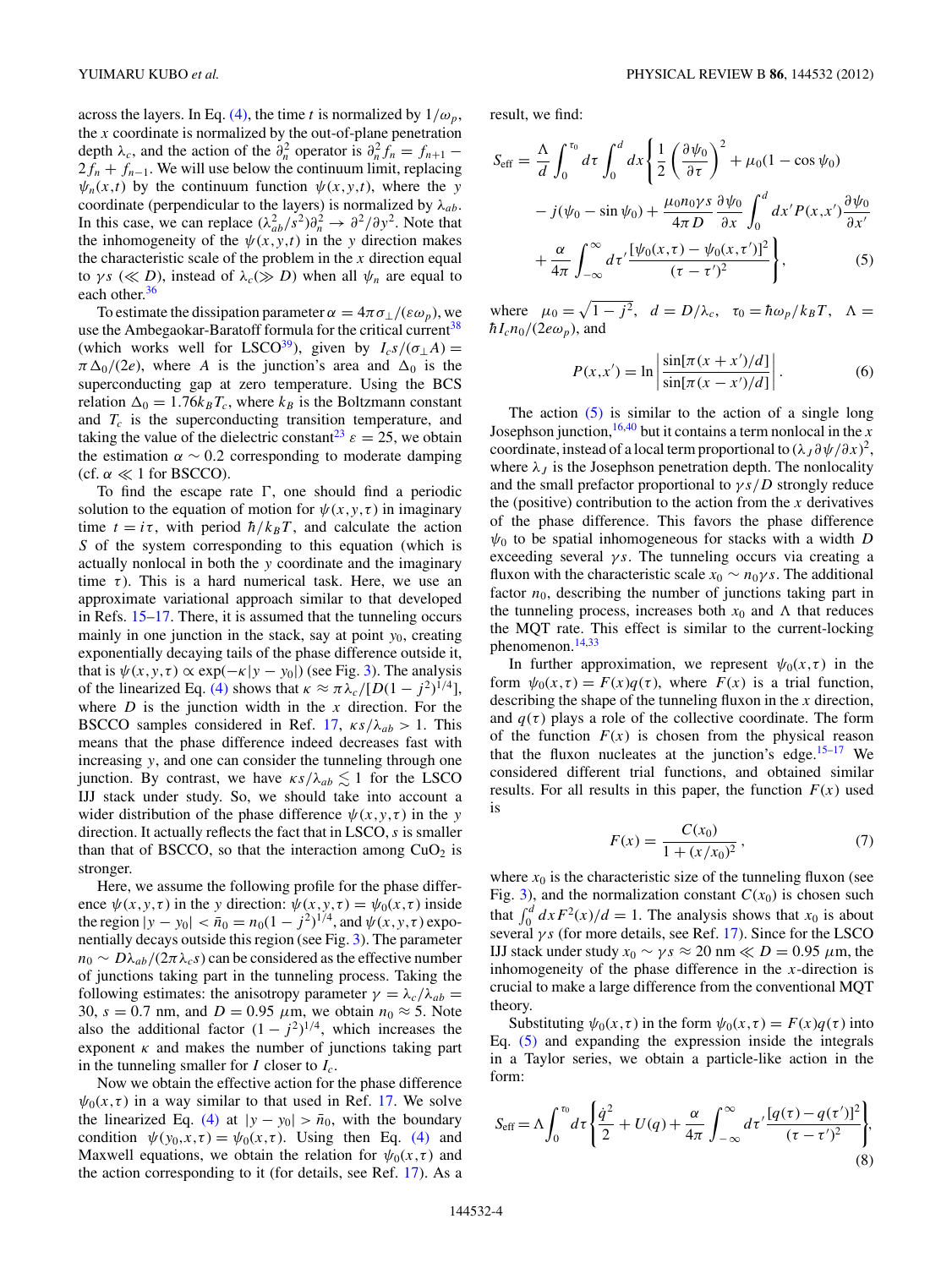<span id="page-4-0"></span>where the potential  $U(q)$  is

$$
U(q) = \frac{\bar{\mu}q^2}{2} - \mu_0 \sum_{n=2}^{\infty} \frac{(-1)^n \nu_{2n}}{(2n)!} q^{2n} + j \sum_{n=1}^{\infty} \frac{(-1)^n \nu_{2n+1}}{(2n+1)!} q^{2n+1}.
$$
 (9)

In this equation,

$$
\bar{\mu} = \mu_0 + \frac{\mu_0 n_0 s}{4\pi \lambda_{ab} d^2} \int_0^d dx \int_0^d dx' \frac{\partial F(x)}{\partial x} P(x, x') \frac{\partial F(x')}{\partial x'} \tag{10}
$$

and

$$
v_n = \frac{1}{d} \int_0^d dx \ F^n(x) \,. \tag{11}
$$

The analysis shows that for the parameters under study, we can neglect in Eq. (9) the terms with  $q<sup>6</sup>$  and higher. The potential  $U(q)$  implicitly depends on the fitting parameter *x*<sub>0</sub>. The collective coordinate  $q(\tau)$  in Eq. [\(8\)](#page-3-0) satisfies the imaginary-time equation of motion

$$
\ddot{q} = \frac{\partial U}{\partial q} + \frac{\alpha}{\pi} \int_{-\infty}^{\infty} d\tau' \frac{q(\tau) - q(\tau')}{(\tau - \tau')^2} \tag{12}
$$

with periodic boundary conditions  $q(\tau + \tau_0) = q(\tau)$ . We solve this equation numerically for given  $x_0$  and calculate the tunneling exponent  $B = S_{\text{eff}}/\hbar$ . We repeat this procedure until finding the  $x_0$  corresponding to the minimum of  $B$ . The MQT escape rate is calculated then by Eq. [\(2\).](#page-2-0)

At temperatures much smaller than the crossover temperature  $T^*$ , the escape rate  $\Gamma$  is independent of  $T$ . The experimental data for  $\Gamma(I)$  calculated from  $P(I)$ , measured at  $T = 0.4$  K, are shown in Fig. 4. The results of theoretical calculations for  $\Gamma(I)$  at  $T \ll T^*$ , with the prefactor  $a = 1$ , are also shown in this figure. There is a very good agreement between theory and experiment. Here, the dissipation parameter  $\alpha = 0.3$ , which is in reasonable agreement with the estimated value 0*.*2, is



FIG. 4. (Color online) The escape rate  $\Gamma$  versus current *I*. Dots correspond to the experimental data at  $T = 0.4$  K. The solid curve is the theoretical prediction. The parameters of the model are: *γ* = 30, *n*<sup>0</sup> = 5, *s* = 0*.*7 nm, *D* = 0*.*95 *μ*m, *Ic* = 344 *μ*A,  $f_p = 440$  GHz,  $T = 0$ , and  $\alpha = 0.3$ . The dashed curve is calculated for zero dissipation,  $\alpha = 0$ . Other parameters are the same as for the solid curve.

found to be the best fit. Note the strong dependence of the tunneling exponent *B*, and consequently of the MQT rate  $\Gamma$ on the dissipation parameter  $\alpha$ . Even a not too high dissipation constant  $\alpha = 0.3$  strongly reduces the escape rate  $\Gamma$  (see the dashed and the solid curve in Fig. 4).

#### **B. Thermal-activated regime**

Let us now focus on the thermal-activated regime. At temperatures above the crossover temperature  $T^*$ , the solution of Eq. (12) with periodic boundary conditions  $q(\tau + \tau_0) =$  $q(\tau)$  becomes trivial:  $q(\tau) = q_0$ , where  $q_0$  corresponds to the maximum of the potential  $U(q)$ . The crossover temperature *T*<sup>∗</sup> is defined as

$$
T^* = \frac{\hbar \omega_p}{2\pi k_B} \left( \sqrt{|U_0''| + \frac{\alpha^2}{4}} - \frac{\alpha}{2} \right),\tag{13}
$$

where  $U_0''$  is the second derivative of  $U(q)$  at  $q = q_0$ . The theoretical prediction of  $T^*$  turns out to be  $\approx$ 2 K for the bias currents *I* used in the measurement with the same parameters as in Fig. 4, even though  $T^*$  depends on the bias current *I*. This prediction of  $T^*$  is in good agreement with the experiments [see Fig.  $2(b)$ ].

For  $T > T^*$ , the tunneling exponent *B* reduces to

$$
B = \frac{\Lambda \omega_p U_0}{k_B T} \,,\tag{14}
$$

where  $U_0 = U(q_0)$  is the maximum of the potential  $U(q)$ . To calculate the thermally activated escape rate, the value of  $U_0$ has to be minimized with respect to the characteristic size of the fluxon  $x_0$ . The tunneling exponent *B* in the thermal-activated regime does not depend on the dissipation  $\alpha$ , and the escape rate [\(2\)](#page-2-0) only slightly depends on *α* due to the prefactor *a*. For  $T > T^*$ , the latter one can be written as <sup>[35,37](#page-7-0)</sup>

$$
a = \sqrt{\frac{\bar{\mu}}{|U_0''|}} \prod_{n=1}^{\infty} \left( \frac{\omega_n^2 + \alpha \omega_n + \bar{\mu}}{\omega_n^2 + \alpha \omega_n + U_0''} \right),
$$
 (15)

where  $\omega_n = 2\pi n/\tau_0$ .

Now it is more convenient to consider the switching current distribution  $P_{TA}(I)$  in the thermal-activated regime instead of  $\Gamma_{TA}(I)$ . Using Eq. [\(1\),](#page-2-0) we obtain

$$
P_{\text{TA}}(I) = \frac{\Gamma_{\text{TA}}(I)}{(dI/dt)} \exp\left[-\frac{1}{(dI/dt)} \int_0^I dI' \Gamma_{\text{TA}}(I')\right]. \quad (16)
$$

The results of our calculations of  $P_{TA}(I)$  at three different temperatures  $T > T^*$  are shown by the dashed lines in Fig. [5.](#page-5-0) For all curves, the parameters are the same as for Fig. 4. We see good agreement with experimental data at  $T = 4$  K. For larger temperatures, however, the peaks of the theoretical curves shift to lower currents, in comparison to the experimental curves. In addition to that, the width of the theoretical  $P_{TA}(I)$ increases as the temperature increases, while the experimental  $P_{TA}(I)$  shows the opposite behavior. We attribute these small discrepancies to the phase retrapping (phase diffusion) process due to dissipation. In the next section, we will address and solve this issue.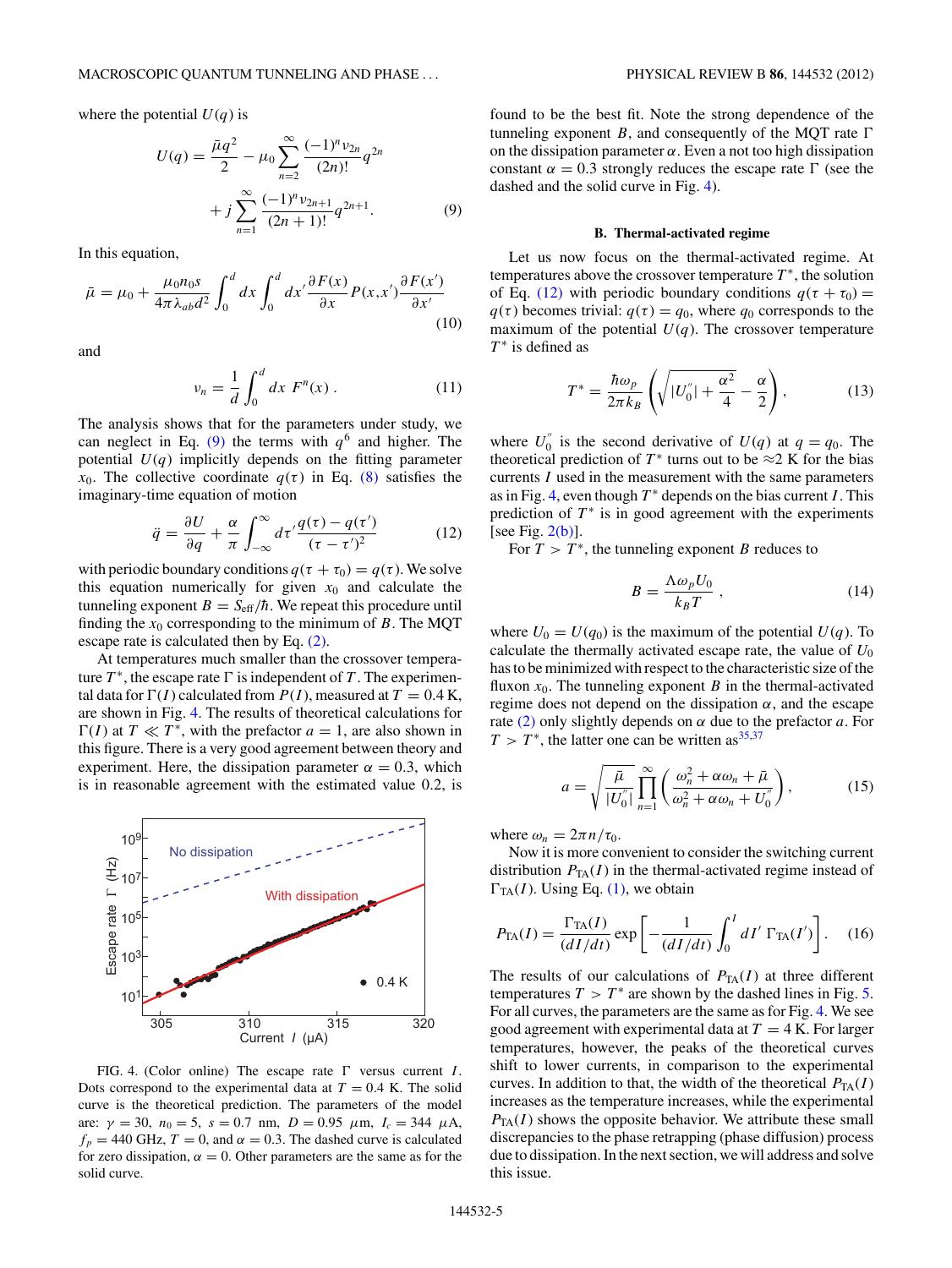<span id="page-5-0"></span>

FIG. 5. (Color online) Switching current distributions  $P(I)$  at three different temperatures above  $T^*$ . Dots are experimental data. Dashed curves are calculated according to Eq. [\(16\).](#page-4-0) The parameters of the model are the same as for Fig. [4.](#page-4-0) Solid curves are calculated taking into account the phase retrapping effect.

## **C. Thermal activation with phase retrapping**

Thermal fluctuations stimulate the switching of the phase  $\varphi$  of the junction to the running (resistive) state. However, similar fluctuations can also help retrap  $\varphi$  back to the metastable (superconducting) state. For more information about retrapping in Josephson junctions, see, e.g., Ref. [28.](#page-7-0)

In contrast to the normal switching probability without dissipation in the thermal-activated regime  $T > T^*$ , the probability of retrapping strongly depends on the dissipation parameter  $\alpha$ . We consider the retrapping effect following the theory developed in Ref. [34.](#page-7-0) There, a dissipative particle, moving in a periodic washboard potential is studied in the presence of thermal noise. The state of the particle with a constant average velocity corresponds to the resistive state of the Josephson junction. Thermal fluctuations can trap the particle in one of the local minima of the potential (corresponding to the superconducting state). The authors of Ref. [34](#page-7-0) derived an analytical formula for the retrapping rate  $\Gamma_r$ . Applying this to the Josephson junction,  $\Gamma_r$  is then given by

$$
\Gamma_r = \omega_p \sqrt{\frac{E_J (I - I_r)^2}{2\pi I_c^2 k_B T}} \exp\left[-\frac{E_J (I - I_r)^2}{2I_c^2 \alpha^2 k_B T}\right],\qquad(17)
$$

where  $I_r = 4\alpha I_c/\pi$  is the retrapping current, and  $E_J =$  $\hbar I_c/(2e)$ . This formula is valid for a single short Josephson junction. In our case, the situation is much more complicated because the phase difference is inhomogeneous in the *x* direction. We assume that the phase difference can be "partially retrapped." In this process, thermal fluctuations lead to the appearance of a "retrapped fluxon" of width  $x_r$  in the  $x$ direction. After this, the junction dynamically relaxes to the metastable (superconducting) state. We modify Eq. (17) by multiplying the Josephson energy  $E_J$  by the factor  $x_r/D$ , where we take  $x_r$  equal to  $x_0$ .

Using Eq. (17) for the retrapping rate (with an additional factor  $x_0/D$  in  $E_J$ ), we calculate the probability  $F_{nR}(I)$  for the fluxon *not* being retrapped. The relationship between  $\Gamma_r(I)$  and  $F_{nR}(I)$  becomes<sup>[28](#page-7-0)</sup>

$$
F_{nR}(I) = \exp\left[-\frac{1}{(dI/dt)} \int_{I}^{I_c} dI' \Gamma_r(I')\right].
$$
 (18)

Thus the switching distribution, which is actually measured in the experiment, is equal to  $P_{TA}(I)F_{nR}(I)$ , where  $P_{TA}(I)$  is given by Eq. [\(16\).](#page-4-0) The results of such calculations at three different temperatures, from 4 to 6 K, are shown in Fig. 5 by the solid curves. For all curves, the model parameters are the same as for Fig. [4.](#page-4-0) Now we see that the theoretical curves show better agreement with the experimental data: the positions of *P*(*I* ) do not shift towards smaller currents, and the widths of the  $P(I)$  decrease with increasing temperature. For  $T = 4$ K, the solid and dashed (no retrapping) curves practically coincide. This means that the retrapping effect turns out to be not significant for  $T \leq 4$  K. This correlates well with the temperature dependence of the standard deviation *σ* [width of  $P(I)$ ] in Fig. [2\(b\).](#page-1-0) Namely, due to the existence of phase diffusion at  $T \gtrsim 4$  K,  $\sigma(T)$  shows unconventional temperature dependence, different from the  $T^{2/3}$  law. This phenomenon [violation of the  $T^{2/3}$  law of  $\sigma(T)$ ], unique for the LSCO IJJ stack [cf. Refs. [3,5,](#page-6-0)[7,](#page-7-0) and [10](#page-7-0) (BSCCO) and Ref. [9](#page-7-0) (HBCCO)], can be attributed to the relatively small superconducting gap of LSCO; namely, above 4 K there are still non-negligible quasiparticles that contribute dissipation to the IJJ stack, resulting in retrapping.

### **V. CONCLUSIONS**

We have measured the switching current distributions in a submicrometer LSCO IJJ stack for a wide temperature range, from 0*.*4 to 10 K. The switching probability does not depend on temperature for  $T \leq 2$  K, indicating that the LSCO IJJ stack is in the MQT regime. We have applied and extended the theory for switching dynamics in IJJ stacks, taking into account the effect of dissipation both in the MQT and the thermal activated regimes. The theory and the experiments are in good agreement. We have also shown that dissipation plays an important role for all temperatures. The phase retrapping takes place in the thermal-activated regime, where  $T \gtrsim 4$  K.

### **ACKNOWLEDGMENTS**

The authors thank S. Kawabata, A. Tanaka, T. Koyama, M. Machida, I. Kakeya, N. Kobayashi, and Y. Ootuka for discussions. This work was partially supported by MEXT under Grant No. 1905014. YK was financially supported by NIMS, and is supported by JSPS. AOS acknowledges support from the Dynasty Foundation and the Russian Foundation for Basic Research (projects Nos. 12-02-92100 and 12-02- 00339). FN is partially supported by the ARO, NSF grant No. 0726909, JSPS-RFBR contract No. 12-02-92100, Grant-in-Aid for Scientific Research (S), MEXT Kakenhi on Quantum Cybernetics, and the JSPS via its FIRST program. YK and AOS contributed equally to this work.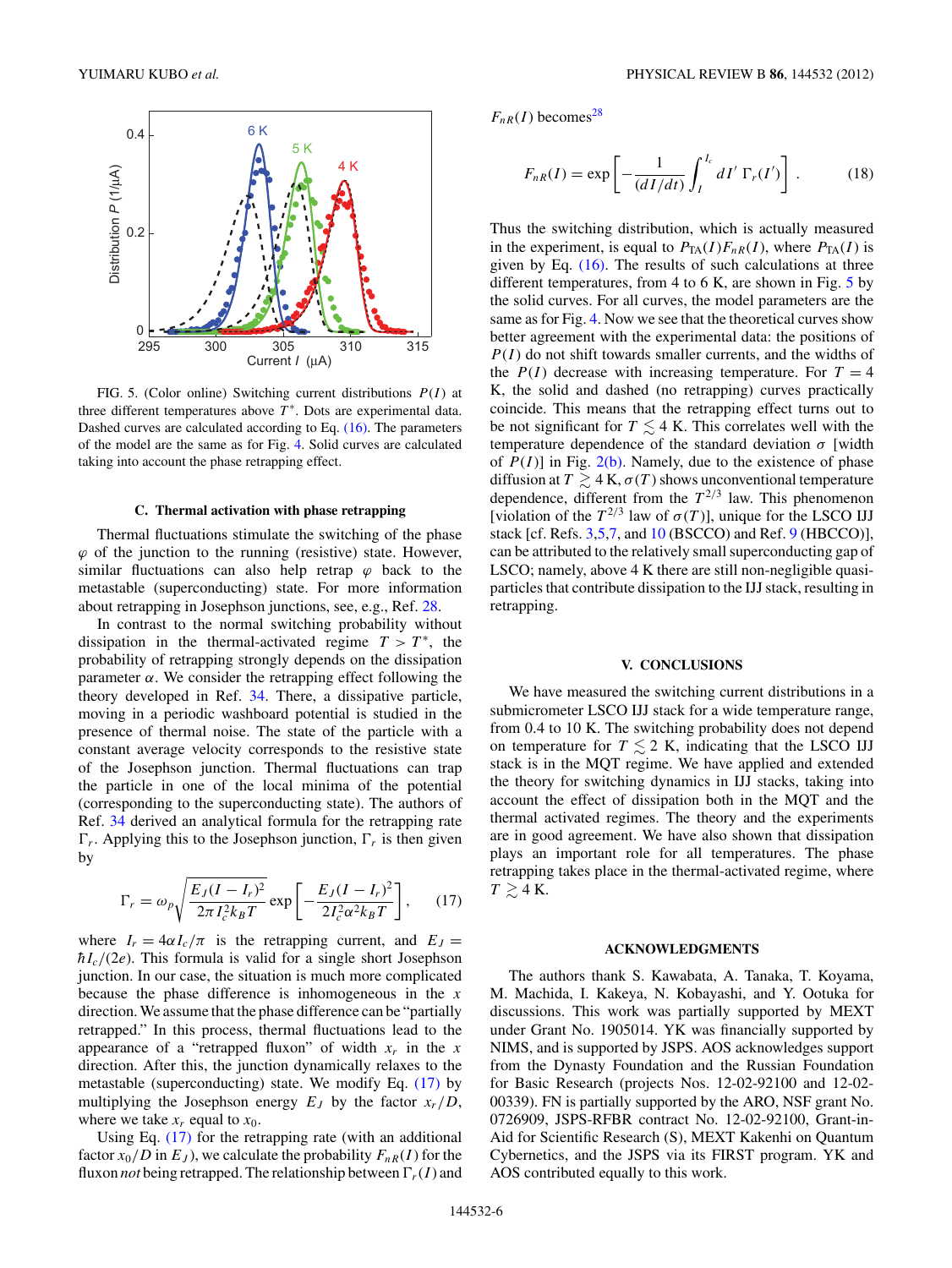<span id="page-6-0"></span>

FIG. 6. (Color online) Determination of *Ic* from the experiments. Dots are experimental data converted using Eq. (A2) and dashed lines are linear fits. The mean value of *I* at the intercepts of the extrapolated lines gives  $I_c = 344 \mu A$ .

# **APPENDIX A: DETERMINATION OF THE FLUCTUATION-FREE CRITICAL CURRENT**

Here, we describe how the fluctuation-free critical current *Ic* was determined from the experiments. We used the escape rate in the thermal-activated regime in the form

$$
\Gamma_{\text{TA}} = \frac{\omega_p}{2\pi} (1 - j^2)^{\frac{1}{4}} \exp\left(-\frac{\Delta U}{k_B T}\right),\tag{A1}
$$

where the prefactor  $a$  is assumed to be unity. Then Eq.  $(A1)$  is converted $32$  to a linear function with respect to the bias current *I* ,

$$
\left\{-\ln\left[\frac{2\pi\,\Gamma_{\text{TA}}}{\omega_p(1-j^2)^{1/4}}\right]\right\}^{\frac{2}{3}} = \left(\frac{4\sqrt{2}E_J}{3k_BT}\right)^{\frac{2}{3}}\frac{1}{I_c}(I_c - I),\quad(A2)
$$

where the barrier height  $\Delta U$  was approximated by a cubic function:<sup>[41](#page-7-0)</sup>  $\Delta U \approx \frac{4\sqrt{2}}{3} E_J (1 - I/I_c)^{3/2}$ . The normalized  $\Gamma$ after this conversion is shown in Fig. 6. Here we used the following values as the initial guesses for the fit:  $I_c = 340 \mu A$ , obtained by a rough fit with Eq.  $(A1)$  in which  $I_c$  and  $T$  are defined as free parameters, and  $C = 135$  fF determined from the geometry of the junction, i.e.,  $C = \varepsilon_0 \varepsilon A/s$ .

From the mean value of the zero crossing of the extrapolated lines in Fig. 6,  $I_c$  was determined to be 344  $\mu$ A. Since  $\omega_p$  is inside the logarithmic term on the left-hand side of Eq. (A2),



FIG. 7. (Color online) Switching current distributions *P*(*I* ) of another LSCO IJJ stack at 4 K under two different magnetic fields, 0 and 0.8 T. (Inset) The standard deviation  $\sigma$  as a function of temperature at 0 and 0*.*8 T.

the variation of the initial  $I_c$  gives a very small difference to the result of the conversion<sup>32</sup> in Eq.  $(A2)$ . Therefore it is sufficient to use the roughly estimated  $I_c$  as an initial value, and consequently  $I_c$  can be determined by repeating the fitting procedure with high accuracy. The zero-bias plasma frequency was also obtained:  $\omega_p = \sqrt{2eI_c/\hbar C} = 2\pi \times 440$  GHz. In Fig. 6, the data obtained at temperatures  $T \leq 3.5$  K have been chosen for the fit, because the retrapping effect cannot be negligible at temperatures  $T \gtrsim 4$  K, as discussed in Sec. [IV C](#page-5-0) and shown in Fig. [5.](#page-5-0)

#### **APPENDIX B: EFFECT OF MAGNETIC FIELD**

Here, we show that the critical current of another LSCO IJJ stack, which has a geometry similar to the IJJ stack studied in this paper, is suppressed under a magnetic field *H* parallel to the *ab* plane (*z* direction in Fig. [3\)](#page-2-0). As shown in Fig. 7, the position of the switching current  $P(I)$  under a magnetic field  $H = 0.8$  T is much lower than for 0 T. Note that for this IJJ stack, the magnetic flux  $\Phi$  with  $H = 0.8$  T is much lower than the flux quantum  $\Phi_0$  (which corresponds to  $H = 3$  T for this IJJ stack). The temperature dependencies of the standard deviations  $\sigma(T)$  at  $H = 0$  and 0.8 T are plotted in the inset of Fig. 7. There one can see a consistent reduction of  $\sigma(T)$  under a magnetic field, although for this sample  $\sigma(T)$  was measured only down to 2 K.

- <sup>2</sup>S. Savel'ev, V. A. Yampol'skii, A. L. Rakhmanov, and F. Nori, [Rep.](http://dx.doi.org/10.1088/0034-4885/73/2/026501) Prog. Phys. **73**[, 026501 \(2010\).](http://dx.doi.org/10.1088/0034-4885/73/2/026501)
- 3K. Inomata, S. Sato, Koji Nakajima, A. Tanaka, Y. Takano, H. B. Wang, M. Nagao, H. Hatano, and S. Kawabata, [Phys. Rev. Lett.](http://dx.doi.org/10.1103/PhysRevLett.95.107005) **95**, [107005 \(2005\).](http://dx.doi.org/10.1103/PhysRevLett.95.107005)
- <sup>4</sup>T. Bauch, T. Lindström, F. Tafuri, G. Rotoli, P. Delsing, T. Claeson, and F. Lombardi, Science **311**[, 57 \(2006\).](http://dx.doi.org/10.1126/science.1120793)
- 5X. Y. Jin, J. Lisenfeld, Y. Koval, A. Lukashenko, A. V. Ustinov, and P. Müller, *Phys. Rev. Lett.* **96**[, 177003 \(2006\).](http://dx.doi.org/10.1103/PhysRevLett.96.177003)

<sup>\*</sup> Present address: Quantronics Group, SPEC, CEA-Saclay, Gif-sur-Yvette 91191, France; yuimaru.kubo@cea.fr

<sup>†</sup> Corresponding author: sboycha@mail.ru

<sup>‡</sup> fnori@riken.jp

<sup>§</sup> Present address: Department of Applied Physics, Tokyo University of Agriculture and Technology, Tokyo 184-8588, Japan.

Present address: Helmholtz-Zentrum Berlin für Materialien und Energie GmbH, 14109 Berlin, Germany.

<sup>&</sup>lt;sup>1</sup>R. Kleiner and P. Müller, *Phys. Rev. B* **49**[, 1327 \(1994\).](http://dx.doi.org/10.1103/PhysRevB.49.1327)